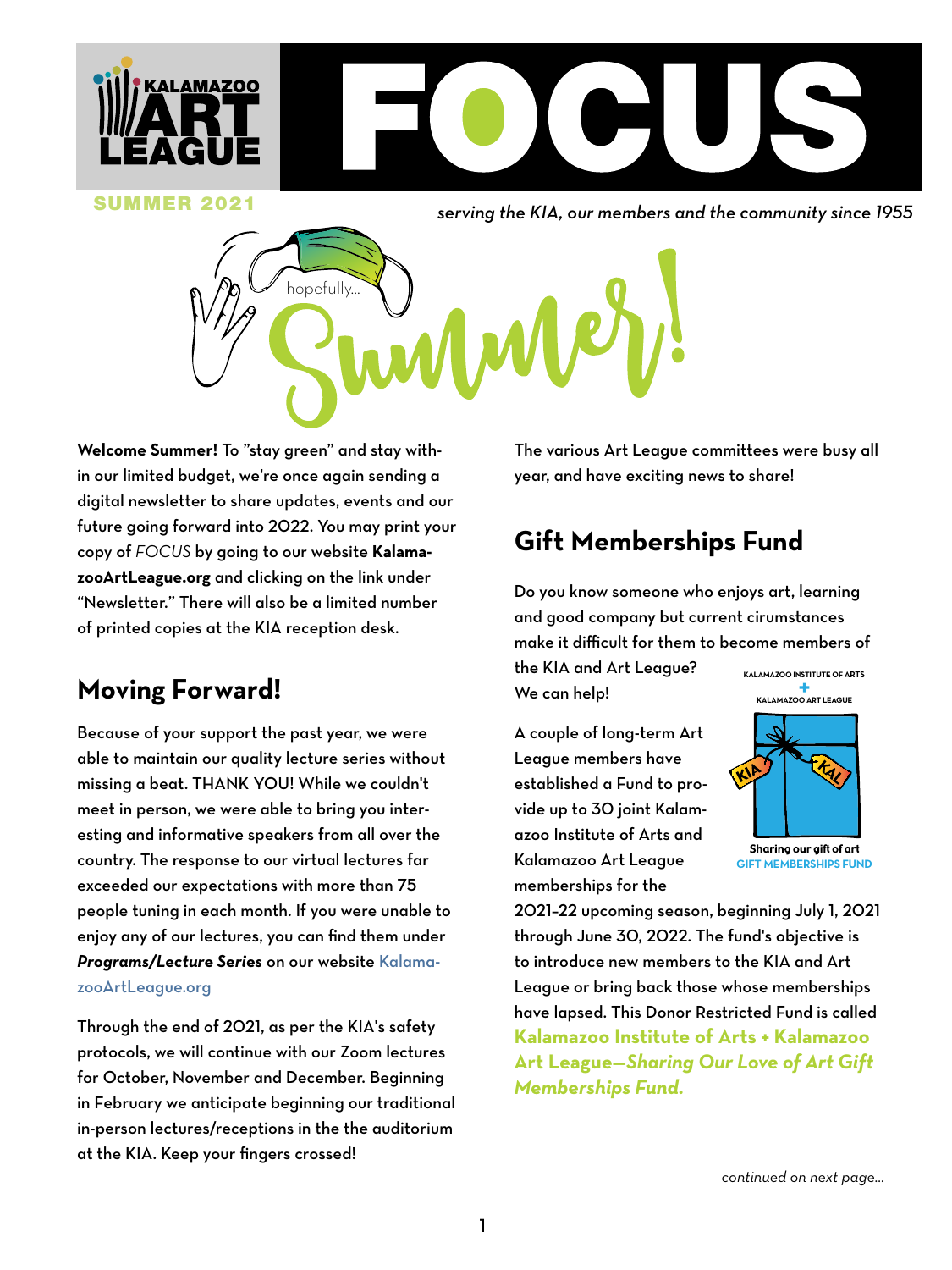If you know of someone who would enjoy becoming a member of the KIA and Kalamazoo Art League, please let us know! And if that person is you, let us know too, by completing and submitting the form found at the back of this newsletter [or](http://kalamazoartleague.org) on our website **[KalamazooArtLeague.org](http://kalamazooartleague.org)**.

The goal of the Memberships Fund is to expand access to the KIA and Art League, and bring inspiration, appreciation and joy to more people.

Applications will be reviewed confidentially by the Donor Committee and recipients will be notified by a member of the committee.

#### **A Message From Our President**





*Dear Art League Supporters,*

*It looks like we're finally seeing the llight at the end of the long epidemic tunnel. I hope*  each of you were able to maintain some sense of normalcy and are happily enjoying *summer in good health with family and friends.* 

*The pandemic didn't stop the KIA or Art League from moving forward, developing alternative ways to keep our members safe without compromising the quality experiences you've been used to. I really can't thank all of you enough for your continued support with your participation in our lectures and your generous donations during our "membership dues suspension." We initially faced our situation with great apprehension, but we soon realized, because of YOU, we were going to make it. The Board of Directors kept their nose to the grindstone developing new opportunities, organizing the 2021-22 Lecture Series, and even optimistically planning depARTure adventures for next spring and summer. Thank you Team Art League!*

*We still have lots of work to do and we hope you will continue checking our website for updates, schedules, fun facts and virtual experiences!* **[KalamazooArtLeague.org](http://kalamazooartleague)***. We hope to return to our quarterly newsletter in the fall, but still with uncertainty on our shoulders, we encourage you to make the site your GO TO source for everything Art League. And speaking of websites, be SURE to check out the KIA's new site—very user friendly, loaded with information and opportunities, and visually pleasing overall.* **[KIArts.org](http://kiarts.org)***.*

*I hope to see you all at our first virtual lecture on October 13 via ZOOM, and even better, face-to-face after the first of the year! Take care and be well...*

lau

#### **Our Philosophy**

**We demonstrate appreciation for our special relationship with the KIA by providing support for their mission and enhance its reputation as well as our own.**

**We actively seek to create an environment that is welcoming and comfortable to all individuals seeking enrichment through study and appreciation of the visual arts and we strive to include participation from diverse segments of our Southwest Michigan community.**

**We laugh and remember to enjoy our work and be thankful for the outstanding art that surrounds us.**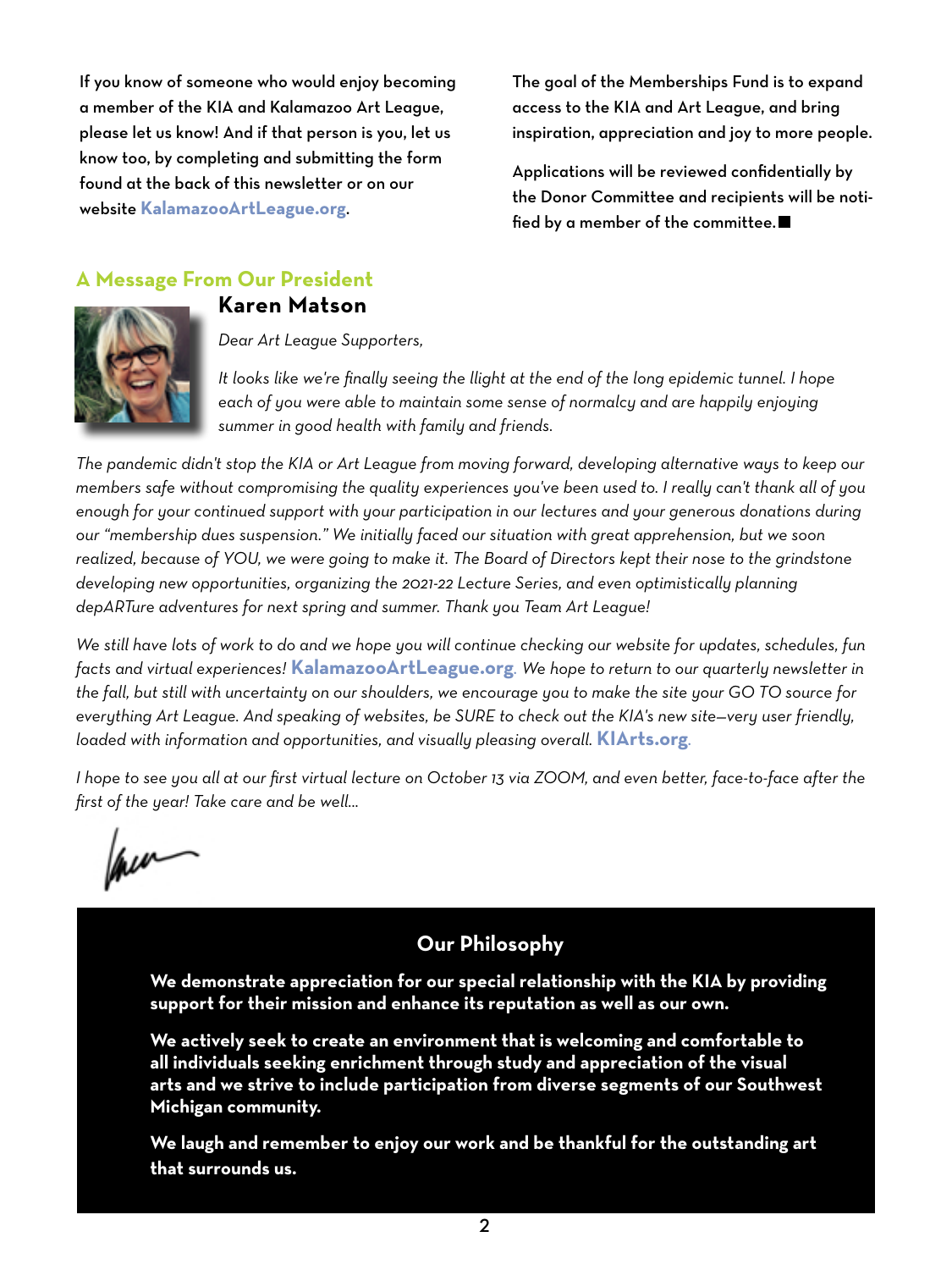# Summer at the

#### $P^{\text{LO}}$ KALAMAZOO INSTITUTE OF ARTS

#### **MUSEUM HOURS**

Wednesday–Saturday: 11 am to 5 pm Sunday: 12 pm to 4 pm Monday–Tuesday: CLOSED

#### **GALLERY SHOP HOURS**

Tuesday–Saturday: 11 am to 5 pm Sunday: 12 pm to 4 pm Monday: CLOSED

The KIA recommends all visitors pre-book their gallery visit on our website at **[kiarts.org/connect-visit/](http://kiarts.org/connect-visit/plan-your-visit) [plan-your-visit](http://kiarts.org/connect-visit/plan-your-visit).** Walk-ins are welcome but we cannot guarantee availability.

Don't forget the [Kirk Newman Art School's](http://https://kiarts.org/educate-learn/kirk-newman-art-school/) fall classes will be starting in September! You can register online at **[kiarts.org/educate-learn/kirk-newman-art-school](http://kiarts.org/educate-learn/kirk-newman-art-school)**. There also is a full agenda of upcoming ArtBreaks and Book Discussions ready for you to enjoy through the rest of 2021. We encourage visiting **KI[Aarts.org](http://kiarts.org)** for the most up-to-date information.

# **EXHIBITION HIGHLIGHTS**

#### *Unveiling American Genius*

#### MARCH 1, 2021–DECEMBER 31, 2022

This reimagining of the KIA permanent collection illuminates the ingenuity and innovation that arises from all corners of American society.

#### *West Michigan Area Show*

June 4 – September 1, 2021 Enjoy the talent and creativity of our area's artists.

#### *Yun-Fei Ji: Tall Tales of a Scavenger*

JUNE 12, 2021–SEPTEMBER 5, 2021 By reimagining Chinese ink painting techniques that date back to over one thousand years, Yunfei Ji creates satirical works that explore the intersections of history, current events, traditional Chinese culture, and contemporary global culture.

#### **A Message From The KIA Executive Director**



# **Belinda Tate**

*Greetings Art League members,*

*I am thrilled to welcome you back to the KIA this summer and fall as we increase our open hours in the galleries and expand our onsite class offerings in the Kirk Newman Art School. Our staff team is busily planning for the return of onsite programming this fall, including* 

*ARTbreaks, Art Detectives, book discussions, docent-led tours, and Thursday evening lectures by artists, curators, and creative change-makers. Check our newly redesigned website (www.kiarts.org) for the most up-to-date information and ticketing.*

*I look forward to everything that we can achieve together for our shared community. Certainly many things have changed in the last year, but I hope you will find that many things have also remained the same: here at the KIA, we are still committed to a vision of the arts for everyone. And, your support allows us to achieve more of that vision every day. Thank you for all that you do to contribute to our shared success.*

*In gratitude,*

*Belinda Tate*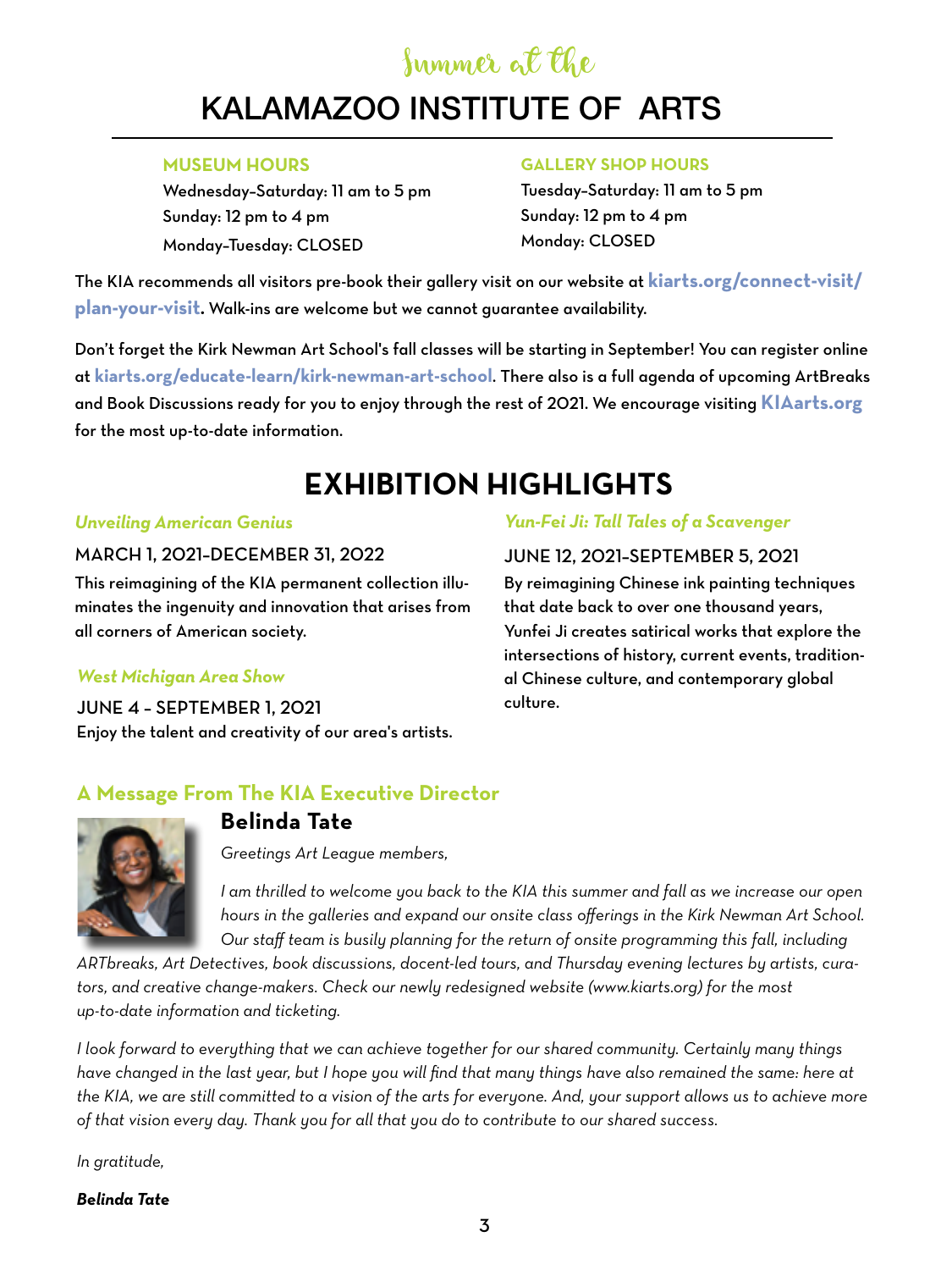Thank you donof

*July 1, 2020 through July 1, 2021*

Because of your generous donations, the Art League has been able to continue offering quality lectures through this past year. With this year's waiver of our membership dues, we tightened our belts responsibily without sacrificing quality lectures and supporting online events at **[KalamazooArtLeague.org](http://kalamazooartleague.org)**.

> **Janae Aasen David and Barbara Brose Janice Brown Linda Compton Jim Cupper Diane and Randy Eberts Susan Eckhardt\* Judith Farmer Mikael Getachew Linda Ginsberg Christina Griffin\* Veronica and Bassam Harik Linda and Joe Kanamueller Sue Kovats Nelly Kurzmann Donna Lambert Marilyn Lee Sandy Linabury Sue Lyons Betty Upjohn Mason Karen Matson Mary McCormick Becki Moffett-Moore Kym Mulhern**

**Peggy Napier Lora Painter Priscilla Pedraza Paul Rahn Dianna Rajchel Joseph and Helene Reish Lois Richmond Louise Robeck Stephanie Robinson Jim Rojeski Ruth Rowe Linda Rzoska Elaine Seaman Jane Schley Roy Secor Paula Shelhamer Jill Shires Katheryn Steadman Nancy Troff Mary Tyler Anne VanGiessen Pat Viard Joann Yochim\*** *• In memory of Roberta Alexander*

## **Reflecting and Remembering Those Lost**

This past year has been a difficult one. The pandemic has often separated us through times of loss. If you would like to acknowledge a passing with our Art League community in a future issue of *FOCUS*. Please email details to us at **ArtLeagueKalamazoo@gmail.com.**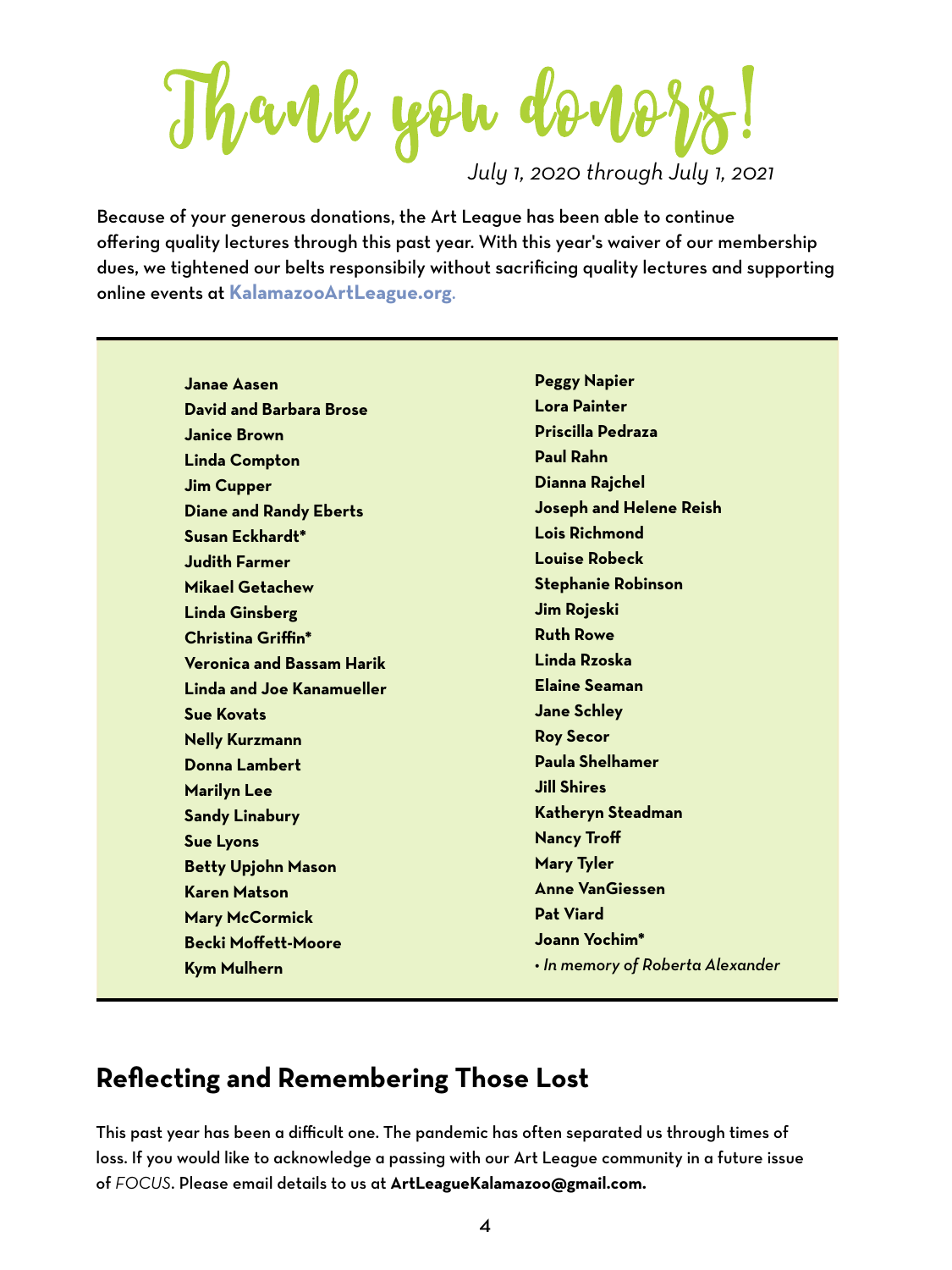## **Exciting New Initiative!**

## *The Kalamazoo Art League Legacy Fund*

A Legacy Fund was established to honor two long-term Board and Art League members who have given meaningful years of service to our organization—Barbara Brose and Nancy Troff. The purpose is to augment the lecture series so we can provide "blockbuster" lectures, such as Robert Wittman's *PRICELESS! True Tales from the FBI's Real Indiana Jones* in 2019. This year, we are honoring Barbara Brose and Nancy Troff, who have stepped aside from their committee work to pursue other ventures. Thank you for your years of service!



## 2021-2022 BOARD OF DIRECTORS

Given the uncertainty of the past tumultous year, the Board of Directors agreed to extend their terms through the 2021–22 season. As you know, a digital vote was take via email in May by all current KAL members, and the slate was unanimously elected. We are very excited to welcome three new members to our Board of Directors—Jim Cupper, Mary McCormick and Effie Kokkinos. They all bring a wealth of expertise and talents which will help us move forward with our mission to support the KIA and provide the community and our members memorable and enlightening lectures and events.

If you would like to join any of our committees, we welcome your involvement! Please let us know via email **ArtLeagueKalamazoo@gmail.com** how you would like to participate.

We will meet you all face-to-face in January, but until then, we hope to"see" you at our virtual lectures beginning in October.

Karen Matson President Sue Kovats Vice Pesident Diane Eberts Past President Judith Farmer Secretary Kym Mulhern Co-Treasurer Doreen Thomas Co-Treasurer

Laura Cathcart Hospitality **Jim Cupper** New Board Member Cat Crotchett Programs Diane Eberts Programs + depARTures Susan Eckhardt Communications

Veronica Harik Membership Nancy Kern Communications Effie Kokkinos New Board Member Sue Kovats Membership Karen Matson Communications Mary McCormick New Board Member Kym Mulhern Membership **Sally Pritko** Engagement **Stephanie Robinson** Programs + Parliamentarian **Julie Taborn** Communications Doreen Thomas Historian Maya Mokrzam KIA Liaison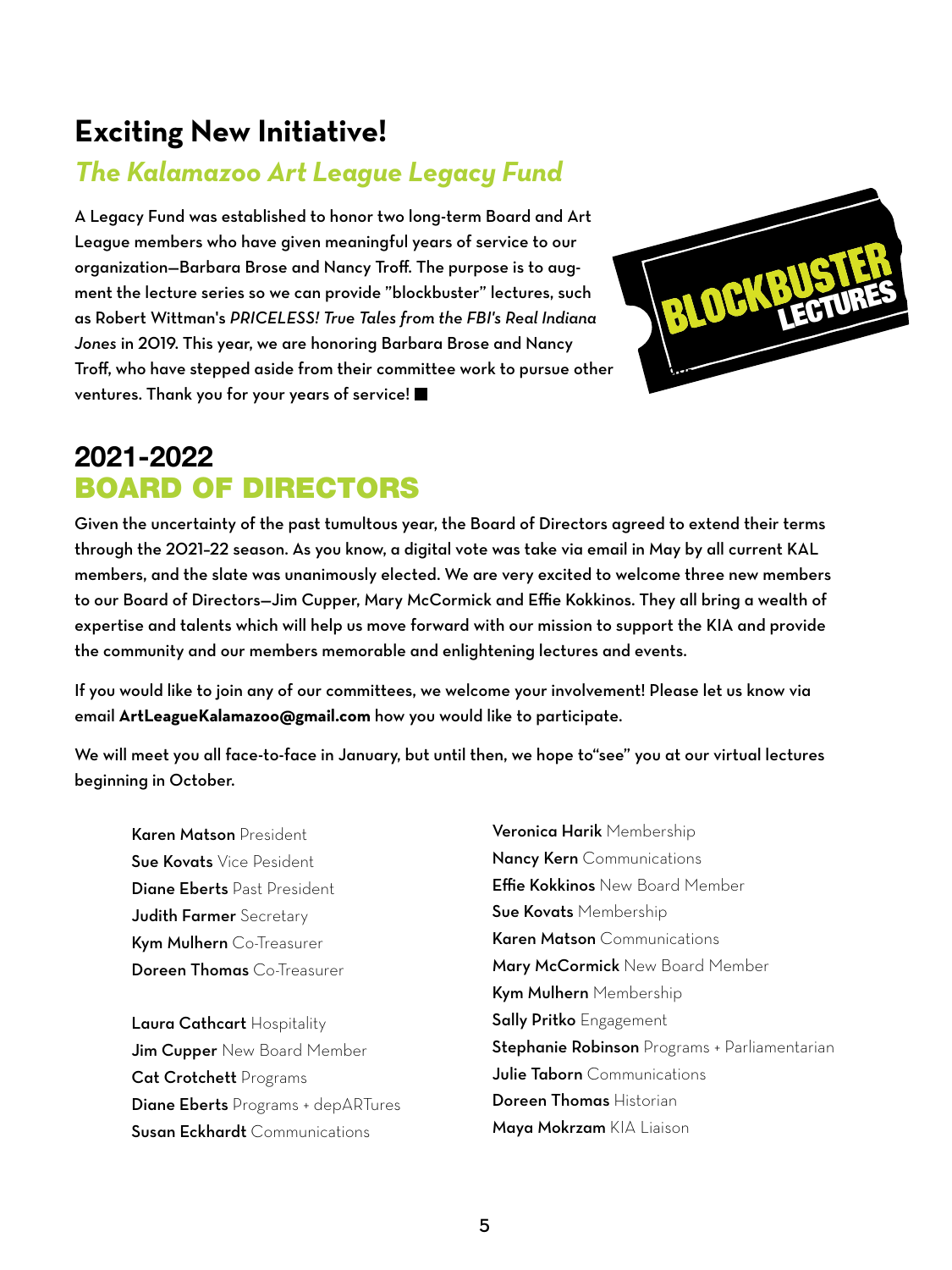

### **October 13, 2021** | 10 a.m. (Zoom)

#### **Nir Shafir**—*Forging Islamic Science*

*"As fakes and fictions enter our digital bloodstream, they start to replace the original images, and transform our baseline notions of what actually was the science of the past." Dr. Shafir reveals the many ways forged Islamic science undermines our ability to understand the past and how it influences us today.*

#### **November 10, 2021** | 10 a.m. (Zoom)

#### **Brooks Anderson**—*Contemporary Luminism: Realism in the Modern Context*

*A landscape painter known for his gifted handling of composition, detail and clarity of light, Anderson will discuss his artistic development and the experience of translating atmosphere and natural phenomena into artistic expression.*

#### **December 8, 2021** | 10 a.m. (Zoom) **Jill Hoy**—*The Work of Jon Imber*

*Jon Imber (1950–2014) was an American artist who experimented with different influences, styles and subject matter all his life, from figurative painting to landscapes to abstraction. Jill Hoy, his wife, will introduce us to Jon's passion for art making and its ability to create transformative experiences—his lasting legacy.*

#### **March 9, 2022** | 10 a.m. KIA Auditorium

#### **RENI GOWER–Artist as Curator: Taking Your Show on the Road**

*Known for her curation of thought-provoking traveling exhibitions, Gower will take us behind the scenes and show us how she brings exhibitions to life.*

#### **April 13, 2022** | 10 a.m. KIA Auditorium **Kelly Church**—*Pottawatami Baskets*

*Kelly Church's nationally recognized role as an Ottawa & Pottawatomi Culture Bearer involves much more than her exquisite artistry. Her work as a black ash basket maker connects ancient tradition with "issues that affect us all...especially those who come after us if we do not act today."*

#### **May 11, 2022** | 7 p.m. KIA Auditorium **Robert Bruegmann**—**Art Deco Architecture**

*A historian of architecture, landscape, preservation, urban development and the built environment, Dr. Bruegmann will discuss general and regional Art Deco architectural characteristics. A Chicago depARTure focusing on this style will follow in June to continue our Art Deco experience.*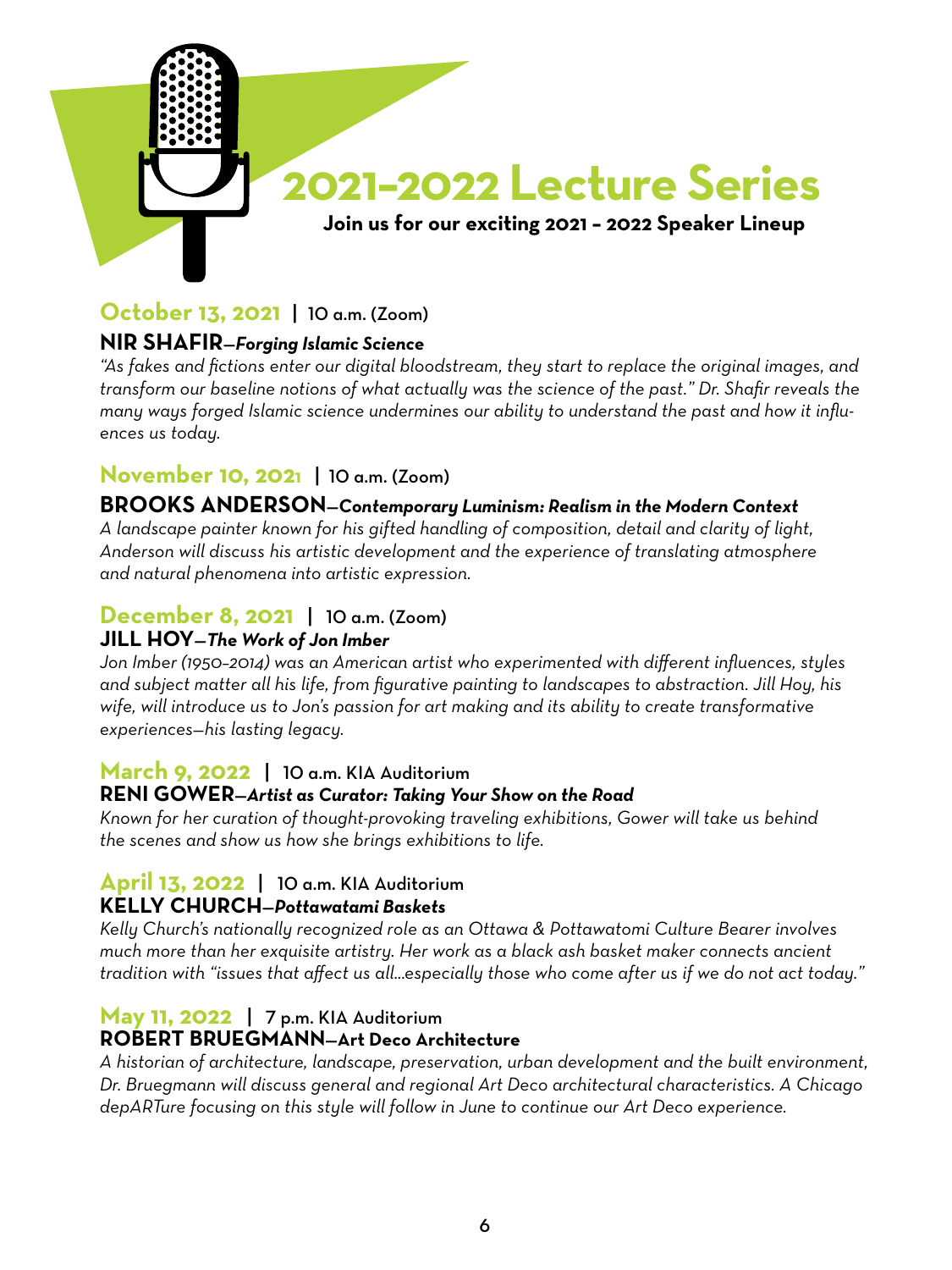## ZOOM LECTURES**—October, November, December, 2021**

*To participate in these virtual lectures, members must RSVP via email to artleaguekalamazoo@gmail.com. You'll receive a ZOOM invitation link from Diane Eberts prior to each lecture.* 

#### **10:00 am • ZOOM/Virtual Lecture Wednesday OCTOBER 13, 2021**

### **NIR SHAFIR**

*Assistant Professor, Department of History University of California, San Diego*



## *Forging Islamic Science*

Theft! Murder mysteries! Stolen works of art. These themes are already familiar to Art League audiences of past years. Looking into Professor Shafir's studies of forged Islamic paintings inspired us to continue the Art League's (harmless) crime spree. An expert on the history of how material culture has shaped the intellectual, scientific, and religious life of the Ottoman Empire (1200–1850) and the larger Middle East, Dr. Shafir has discovered forged art in respected museums as

well as in the Grand Bazaar. In addition to greed, Dr. Shafir reveals other nefarious motives for creating and exhibiting them. It's a large story with complex moral implications.

Dr. Shafir conducts his research in nine languages. In addition to his studies at Harvard (A.M.), University of California (Ph.D.) he has studied at the American University in Cairo, Hebrew University in Jerusalem, universities in Turkey and Manchester University in England. His Ottoman History Podcast **[ottomanhistorypodcast.com](http://ottomanhistorypodcast.com)** is the most popular podcast/radio program on the history of the Middle East and the Islamic World. He interviews academics about their new research and helps them present their findings to a popular audience.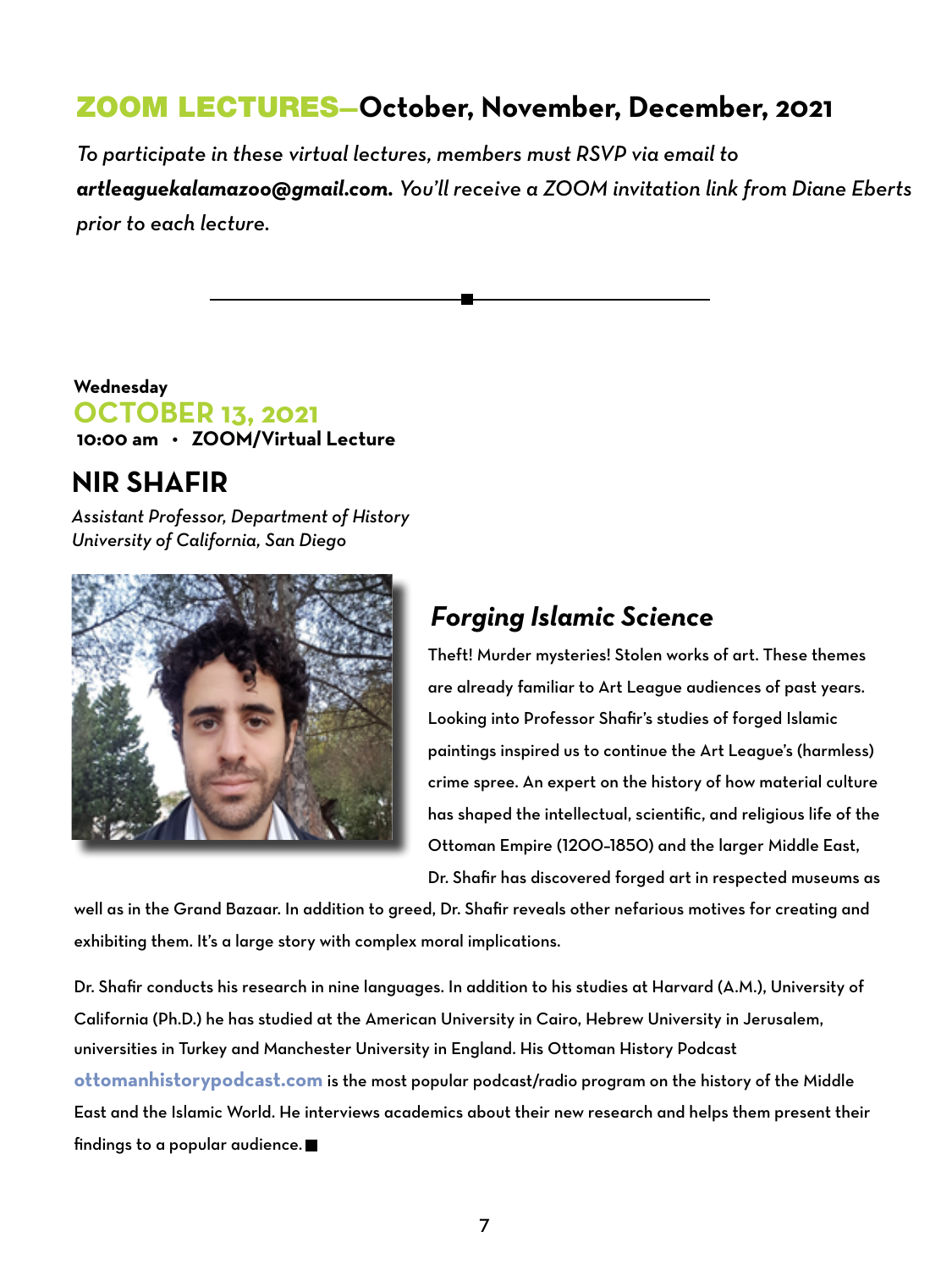### **10:00 am • ZOOM/Virtual Lecture Wednesday NOVEMBER 10, 2021 BROOKS ANDERSON**

*Landscape Painter*

## *Contemporary Luminism: Realism in the Modern Context*

A landscape painter known for his gifted handling of composition, detail and clarity of light, Anderson will discuss his artistic development and the experience of translating atmosphere and natural phenomena into artistic expression.

His charged landscapes of sweeping perspectives are an exploration into the power of contemporary landscape painting. A painter of great skill, he allows the brush and the application of paint to speak for the emotions we feel when interacting with nature. His work is incredibly moving. Anderson is currently represented by the Addington Gallery in Chicago, and Cooper and Smith in Essex, Connecticut, and his paintings



reside in numerous corporate, private and museum collections. His landscapes were featured in the seminal book, *Spirit of Place: Contemporary American Realism in the Landscape Tradition* by John Arthur. His work was purchased by the Philbrook Museum in Tulsa and included in the museum's multicity exhibition—"Green Woods and Crystal Waters: The American Landscape Tradition." This year the Art Museum of Sonoma County is exhibiting his work in a comprehensive retrospective: "LANDSCAPE: Awe to Activism."

It is in his new series of large-scale, spiritually evocative paintings that his vision opens up and aspires to majesty. Here he portrays the landscape in a contemporary context—pristine, modern meditations on land, sea, and sky, as if there is a divine structure beneath the surface. There is a riveting, imminent, and haunting quality to these numinous paintings of the natural world. Brooks Anderson, who lives in northern California, relishes the act of painting, responding to what is happening on the surface of the work. He builds up layers of vibrant, transparent color, while simultaneously harnessing an energy in the composition. Anderson dives beneath the surface appearance of his subject matter to discover something irresistibly profound.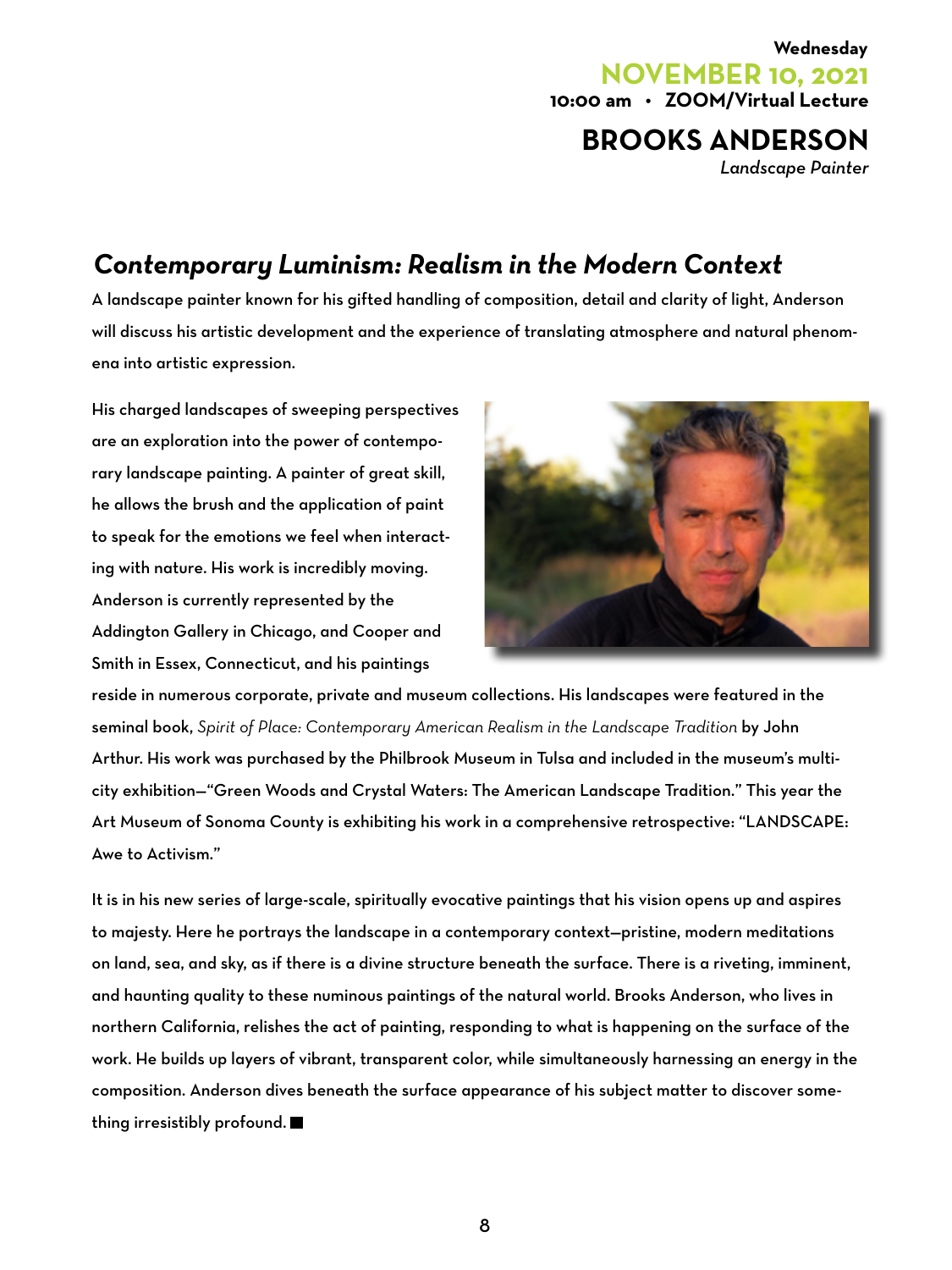#### It's always a great time to join Art League!

- **• Free admission to all Art League lectures**
- **• Subscription to** *FOCUS* **newsletter**
- **• Member discount rate on all Art League depARTures**
- **• Special invitations to private events**
- **• Members-only Docent tours**
- **Continued support of Art League**

ART LEAGUE is a motivated and dedicated voluteer organization founded to organize an annual lecture series at the Kalamazoo Institute of Arts. Since 1955, lecturers have been selected from across the US representing the forefront of experts who create, curate, study or write about art. Art League programs promote understanding, appreciation and enjoyment of the visual arts for its members, the Kalamazoo Institute of Arts and our community.

Invite your friends to join!

Enjoying the Art League has never been easier! Just print the membership form at the end of this newsletter, fill in the information and send a check to our NEW mailing address:

> **Kalamazoo Art League PO Box 2223 Portage, MI 49081**

*from the kitchen of Laura Cathcart, Art League's Chef Extraordinaire!*

If you swooned over Laura's truffles at one of our lecture receptions, you will definitely want to take the time to make these!

#### **Cappuccino Truffles**

12 ounces white chocolate

- 1/2 cup heavy cream
- 1 teaspoon instant coffee (I use espresso powder)
- 1 pinch salt
- 1/2 teaspoon vanilla extract

4 tablespoons butter—at room temperature

- 12 ounces dark chocolate melting wafers or candy coating
- 1. Melt white chocolate either in a double boiler on the stove or in the microwave at 30 second intervals.
- 2. Combine the heavy cream, instant coffee, salt and vanilla extract in a small saucepan over medium high heat. Bring to a simmer but do not allow to boil.
- 3. Once it is simmering pour the hot cream over the melted white chocolate and whisk to combine.
- 4. Once the cream and chocolate are completely combined and smooth, add the butter and whisk in.
- 5. Press a layer of cling wrap on top of the white chocolate mixture and let it sit at room temp until cool, then refrigerate until firm enough to roll into 1-inch balls.
- 6. Melt the dipping chocolate or candy coating. Using a dipping tool or folk, dip the truffles into coating, then put them on parchment paper to cool and set.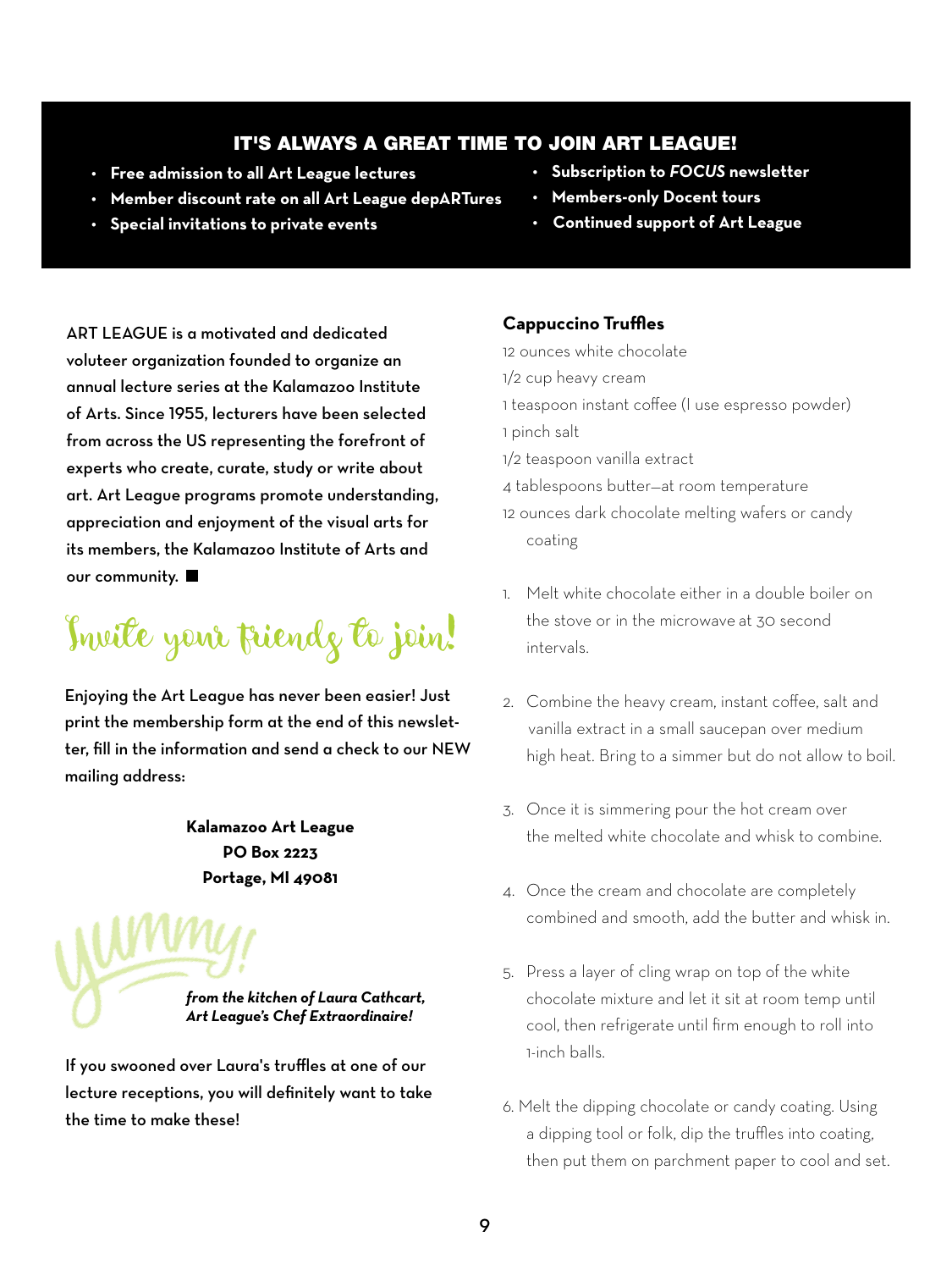

# Annual Membership Registration

*Annual memberships are valid from July 1–June 30*

#### Make checks payable to Kalamazoo Art League

|                                        | Date: $\frac{1}{2}$                                                                                             |  |
|----------------------------------------|-----------------------------------------------------------------------------------------------------------------|--|
|                                        | Email: 2008. 2009. 2010. 2010. 2010. 2010. 2010. 2010. 2010. 2010. 2011. 2012. 2014. 2016. 2017. 2017. 2017. 20 |  |
|                                        |                                                                                                                 |  |
|                                        | State __________ Zip Code:__________________                                                                    |  |
| Payment Method: cash _____ check _____ |                                                                                                                 |  |

- Art League dues are \$40/person and you must be (or become) a member of the KIA
- Please confirm that you are a member of the KIA here:
- May we use your information in an Art League directory? Yes\_\_\_\_\_\_ No\_\_\_
- **\_\_\_\_\_** New Member \_\_\_\_\_ Renewing Member \_\_\_\_\_ Rejoining Former Member
- Please contact me to discuss how I may participate on committees

# **Membership Benefits**

- Free admission to Art League's dynamic lecture series—showcasing highly regarded artists, curators and other scholarly speakers from all over North America
- Invitations to members-only events
- Advance notice and discounts for depARTures day trips and overnights
- Discounted KIA Docent Tours
- Fun and friendly networking and socializing with members, artists, experts, and an enthusiastic community that appreciates and supports the visual arts
- *FOCUS* newsletter and emails

Send your payment and this form to:

*Art League Membership PO Box 2223 Portage, MI 49081*

#### **Serving the KIA, our members and the community since 1955**